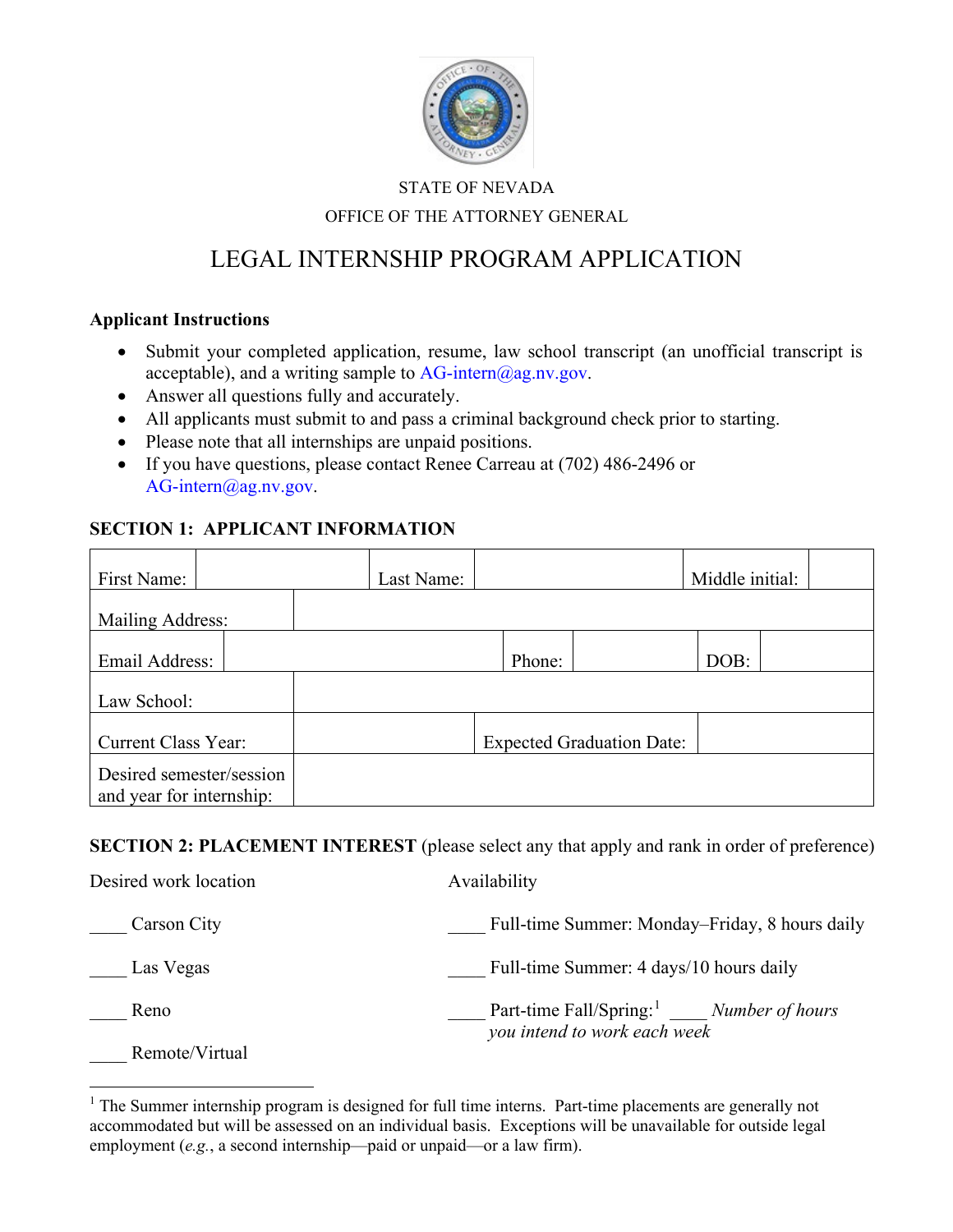| Nevada Equal Rights Commission  | Cannabis Compliance Board             |
|---------------------------------|---------------------------------------|
| Business and Industry           | Government and Natural Resources      |
| Taxation                        | Health and Human Services             |
| Personnel/Employment Law        | Licensing Boards and Open Meeting Law |
| Collective Bargaining           | Prison Litigation and Civil Rights    |
| Criminal Prosecution            | Transportation and DMV Matters        |
| Post-Conviction/Habeas Review   | Information Governance/Public Records |
| Appellate Advocacy <sup>2</sup> |                                       |

### **\* Assignments are subject to multiple factors, thus, you may not be assigned to your first choice. For example, a division may not have an assignment available during certain sessions.**

Please provide a brief statement as to why you are pursuing an internship with the Office of the Nevada Attorney General:

## **SECTION 3: ACADEMIC INFORMATION**

Are you seeking academic credit in conjunction with your internship? No

Will you be seeking certification by the Nevada Supreme Court for training in the practice of law under Supreme Court Rule 49.5? Are you seeking academic credit in conjunction with your internship? No<br>Will you be seeking certification by the Nevada Supreme Court for trainin<br>inder Supreme Court Rule 49.5?<br>No

<span id="page-1-0"></span><sup>&</sup>lt;sup>2</sup> Offered only in the summer session.